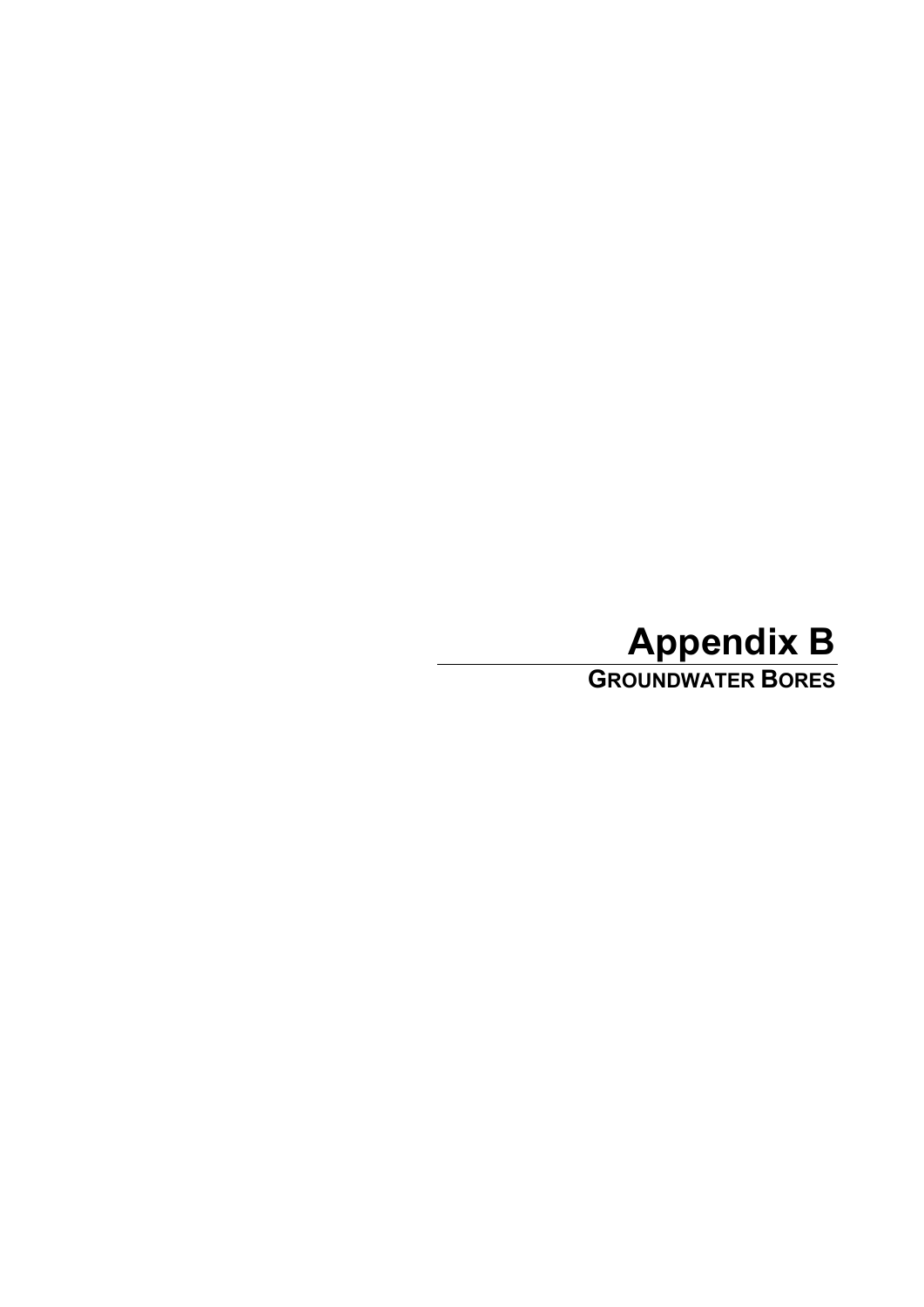

## **Table B.1 – Groundwater Bore Log Details**

| <b>Groundwater Bore ID</b> | <b>Purpose</b>  | <b>Standing Water Level (m)</b> | <b>Upper Limit of Water</b><br><b>Bearing Zone</b> |
|----------------------------|-----------------|---------------------------------|----------------------------------------------------|
| GW057779                   | Stock, Domestic | 10.00                           | 18.50                                              |
| GW059434                   | Irrigation      | Not provided                    | 16.10                                              |
| GW057530                   | Stock, Domestic | Not provided                    | 22.90                                              |
| GW700709                   | Domestic        | Not provided                    | 62.50                                              |
| GW701351                   | Domestic        | 4.50                            | 8.00                                               |
| GW059435                   | Irrigation      | Not provided                    | 19.50                                              |
| GW701948                   | Monitoring      | Not provided                    | 5.00                                               |
| GW701936                   | Monitoring      | Not provided                    | 5.00                                               |
| GW701946                   | Monitoring      | Not provided                    | 5.00                                               |
| GW701947                   | Monitoring      | Not provided                    | 5.00                                               |
| GW701939                   | Monitoring      | Not provided                    | 5.00                                               |
| GW701938                   | Monitoring      | Not provided                    | 5.00                                               |
| GW701949                   | Monitoring      | Not provided                    | 5.00                                               |
| GW701945                   | Monitoring      | Not provided                    | 5.00                                               |
| GW702019                   | Domestic        | 20.00                           | 23.10                                              |
| GW701942                   | Monitoring      | Not provided                    | 5.00                                               |
| GW701941                   | Monitoring      | Not provided                    | 5.00                                               |
| GW701937                   | Monitoring      | Not provided                    | 5.00                                               |
| GW701944                   | Monitoring      | Not provided                    | 5.00                                               |
| GW701935                   | Monitoring      | Not provided                    | 5.00                                               |
| GW701940                   | Monitoring      | Not provided                    | 5.00                                               |
| GW701943                   | Monitoring      | Not provided                    | 5.00                                               |
| GW702905                   | Monitoring      | 7.40                            | Not recorded                                       |
| GW702933                   | Monitoring      | 2.30                            | Not recorded                                       |
| GW702904                   | Monitoring      | 6.10                            | Not recorded                                       |
| GW702901                   | Monitoring      | 6.80                            | Not recorded                                       |
| GW702922                   | Monitoring      | 6.10                            | Not recorded                                       |
| GW702900                   | Monitoring      | 5.50                            | Not recorded                                       |
| GW702903                   | Monitoring      | 5.60                            | Not recorded                                       |
| GW702912                   | Monitoring      | 6.00                            | Not recorded                                       |
| GW702923                   | Monitoring      | 7.50                            | Not recorded                                       |
| GW702902                   | Monitoring      | 6.30                            | Not recorded                                       |
| GW702908                   | Monitoring      | 4.60                            | Not recorded                                       |
| GW702927                   | Monitoring      | 3.10                            | Not recorded                                       |
| GW702930                   | Monitoring      | 2.50                            | Not recorded                                       |
| GW702907                   | Monitoring      | 10.65                           | Not recorded                                       |
| GW702909                   | Monitoring      | 5.00                            | Not recorded                                       |